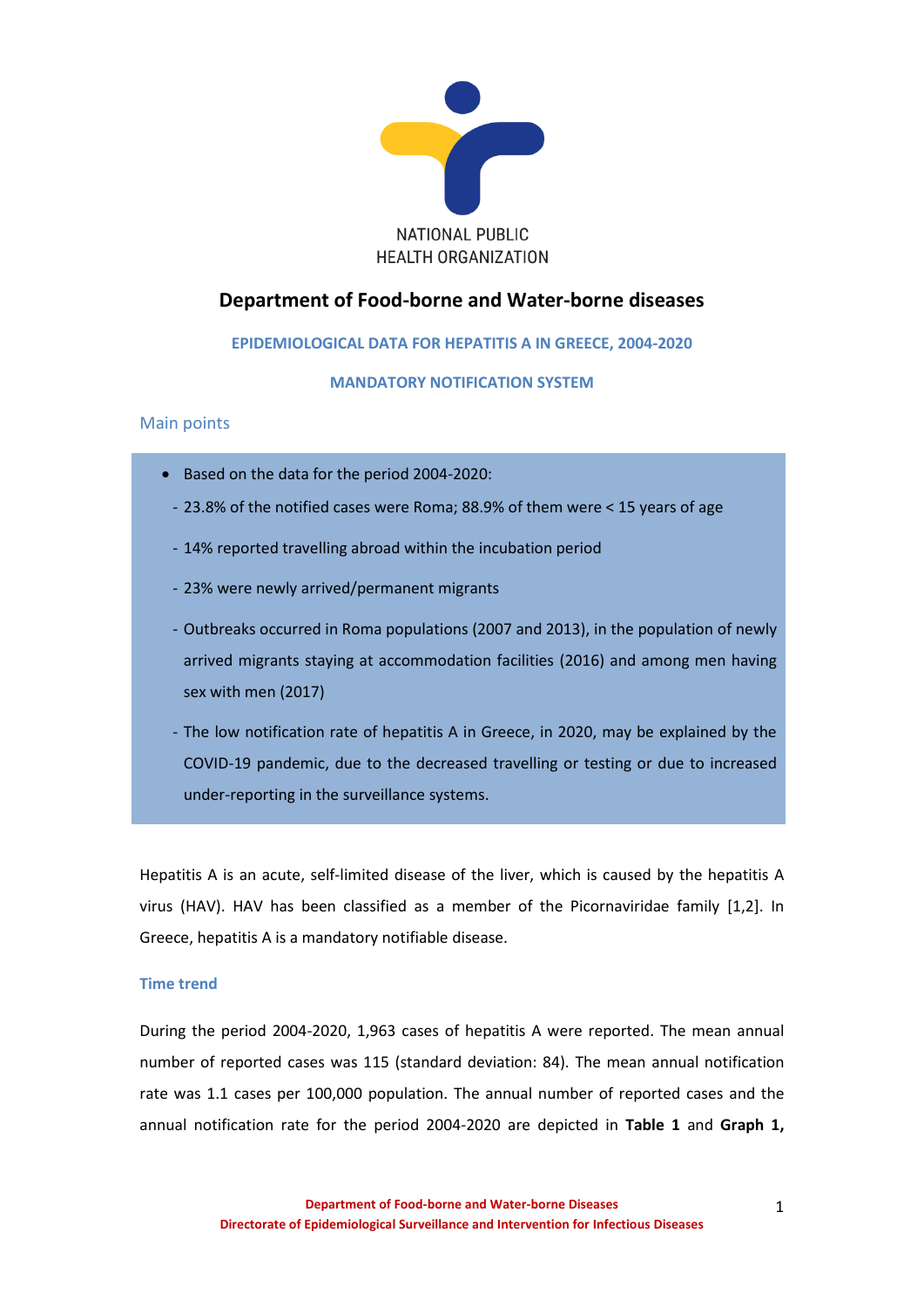respectively.

### **Age and gender distribution**

For the 2004-2020 period, the highest notification rate of the disease was recorded for children under 15 years of age. The mean annual notification rate was 3.4 and 3 cases per 100,000 population in the age groups of 0-4 and 5-14 years old, respectively. For the same period, 61.8% of the reported cases were male, while the mean annual notification rate was 1.3 cases per 100,000 population in males and 0.8 per 100,000 in females. The notification rate of hepatitis A by gender and age group (0-4, 5-14, 15-24, 25-44, 45-64, 65+ years) is depicted in **Graph 2**.

#### **Geographical distribution**

The mean annual notification rate of hepatitis A by region for the period 2004-2020 is depicted in **Figure 1.** The highest mean annual notification rate was reported in the geographical area of Eastern Macedonia-Thrace (3.4 cases per 100,000 population) and the lowest in the geographical area of Western Macedonia (0.3 cases per 100,000 population).

# **Seasonal distribution**

The mean monthly notification rate for the period 2004-2020 is depicted in **Graph 3**.

# **Characteristics of cases**

1

For the 2004-2020 period, 574 (31%) of the notified cases of hepatitis A reported the presence of another person with similar symptoms among their contacts. Two hundred and forty-four (14.2%) of the reported cases had travelled abroad within the incubation period of the disease. Fifty-five (3.2%) cases reported that they had been vaccinated against hepatitis A. Among the 40 cases, for which the respective information was available, 33 (82.5%) reported being vaccinated with a single dose of the vaccine.

Four hundred and forty-five (23.8%) of the reported cases were Roma and 442 (22.5%) were newly arrived/permanent migrants. Regarding the age distribution, 88.9% of Roma cases and 73.9% of cases among newly arrived/permanent migrants were children < 15 years old, while in the general population\* , only 12.6% belonged to this age group (**Graph 4**).

<sup>\*</sup>Population after subtracting newly arrived/permanent migrants, travelers, and the Roma population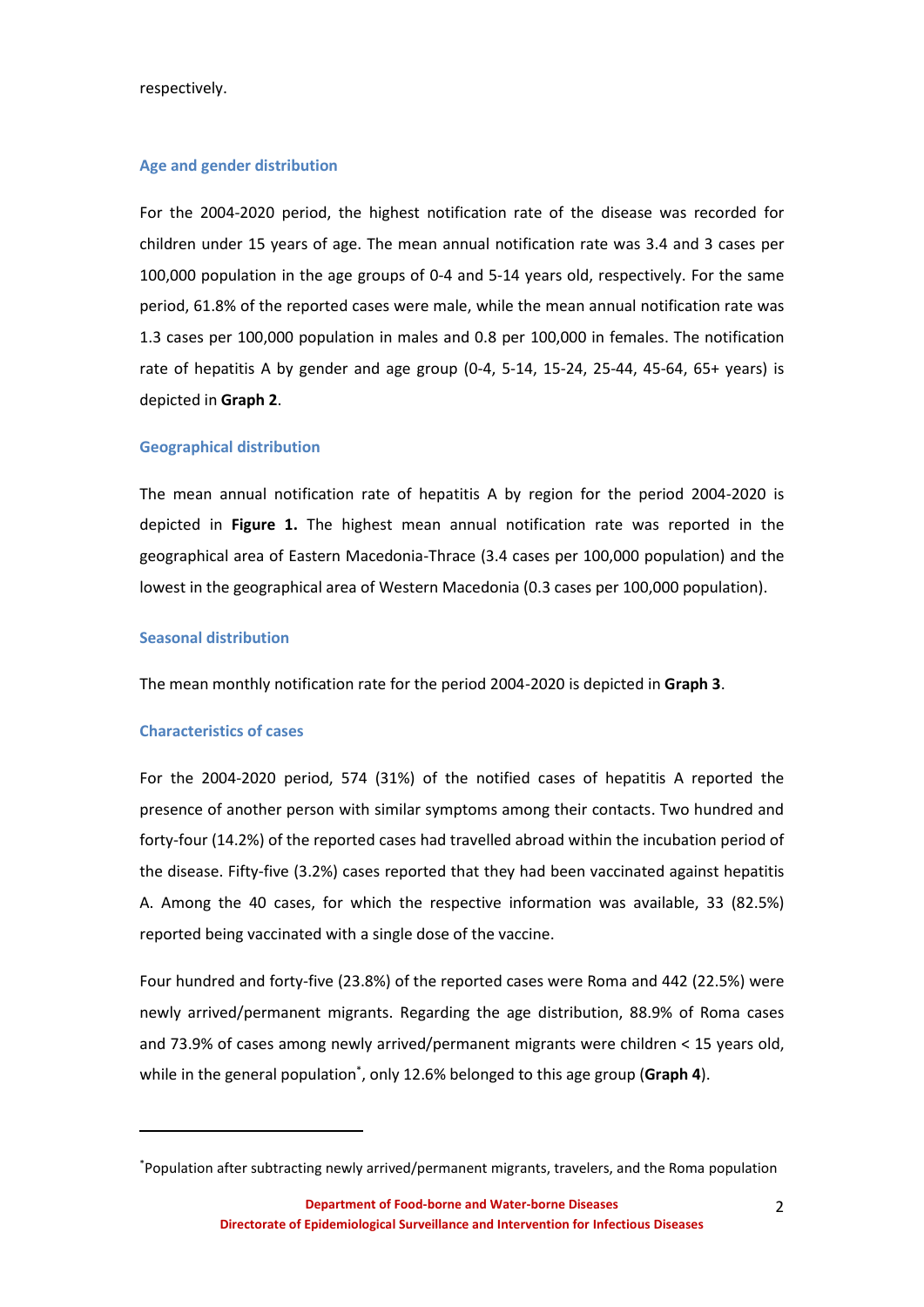#### **Conclusion**

The mean annual notification rate of hepatitis A in Greece is low (0.07 cases per 100,000 population in 2020). According to the latest reported data of the European Centre for Disease Prevention and Control, the mean notification rate reported by the EU and EEA/EFTA countries was 2.20 cases per 100,000 population for the year 2019 [3]. When interpreting this difference, the surveillance systems' probable under-reporting should be considered.

In 2007, a hepatitis A outbreak occurred in Greece with the majority of cases in the population of Roma, while in 2013 three outbreaks were recorded in the same population [4]. In 2016, the majority of reported cases (89%) concerned newly arrived migrants who were staying at accommodation facilities after the closure of the borders in April 2016 [5]. In 2017, an increase of the notification rate of hepatitis A was observed at a European level among men who have sex with men (MSM). This finding is in accordance with the increase noted also in Greece among men aged 25 to 44 years old. During the investigation of the reported cases, 45% identified themselves as MSM [6].

For 2020, the low notification rate of hepatitis A in Greece, may be explained by the COVID-19 pandemic during which travelling to other countries has decreased. Also, laboratory testing for the diagnosis of the disease may also have decreased and at the same time the under-reporting in the surveillance systems may have increased.

Hepatitis A is still a childhood disease among Roma and refugees/migrants, while in the general population it mainly occurs among susceptible adults. Hepatitis A continues to be a public health concern in Greece. Data indicate the need for educating the general population regarding the disease's modes of transmission, and for improving the vaccination coverage of high-risk groups of the population [7,8].

### **References**

1. Hepatitis A, WHO/CDS/CSR/EDC/2000.7. Available from: [http://www.who.int/csr/disease/hepatitis/HepatitisA\\_whocdscsredc2000\\_7.pdf](http://www.who.int/csr/disease/hepatitis/HepatitisA_whocdscsredc2000_7.pdf)

2. Heymann D, MD. Control of Communicable Diseases Manual. 20th Edition, 2015, American Public Health Association.

3. European Centre for Disease Prevention and Control. Surveillance Atlas of Infectious Diseases. Hepatitis A - Data by Country and Year. Current time period: 2019. Available from: <https://atlas.ecdc.europa.eu/public/index.aspx>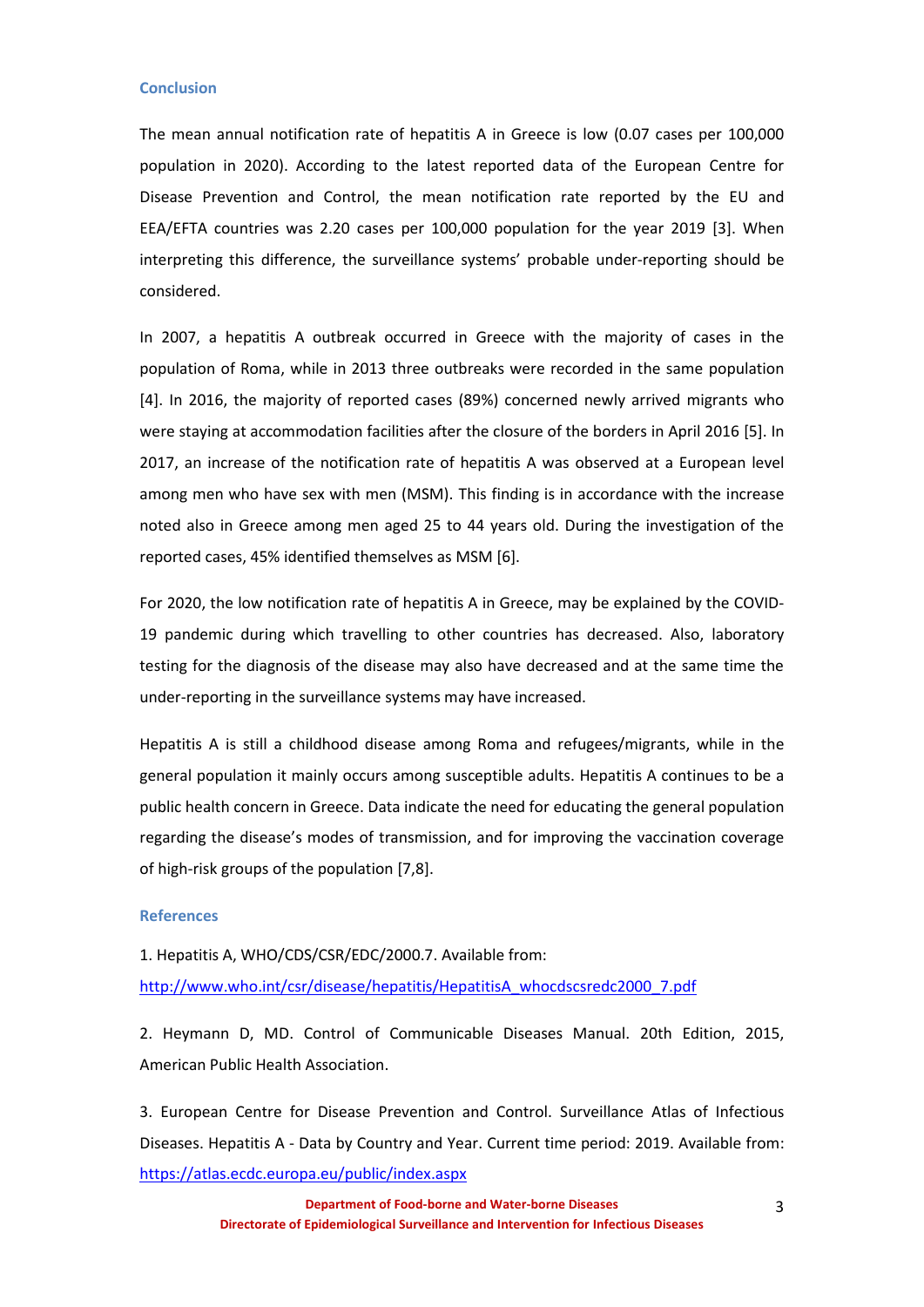4. Mellou K., Sideroglou T. Increased number of hepatitis A reported cases among Roma in 2013 and January 2014, Greece. e-bulletin HCDCP, January 2014, Vol.35**.** Available from: <http://www2.keelpno.gr/blog/?p=5187&lang=en>

5. [Mellou K,](https://www.eurosurveillance.org/search?value1=Kassiani+Mellou&option1=author&noRedirect=true) [Chrisostomou A,](https://www.eurosurveillance.org/search?value1=Anthi+Chrisostomou&option1=author&noRedirect=true) [Sideroglou T,](https://www.eurosurveillance.org/search?value1=Theologia+Sideroglou&option1=author&noRedirect=true) [Georgakopoulou T,](https://www.eurosurveillance.org/search?value1=Theano+Georgakopoulou&option1=author&noRedirect=true) [Kyritsi M,](https://www.eurosurveillance.org/search?value1=Maria+Kyritsi&option1=author&noRedirect=true) [Hadjichristodoulou](https://www.eurosurveillance.org/search?value1=Christos+Hadjichristodoulou&option1=author&noRedirect=true)  [C,](https://www.eurosurveillance.org/search?value1=Christos+Hadjichristodoulou&option1=author&noRedirect=true) [Tsiodras S.](https://www.eurosurveillance.org/search?value1=Sotirios+Tsiodras&option1=author&noRedirect=true) Hepatitis A among refugees, asylum seekers and migrants living in hosting facilities, Greece, April to December 2016. Euro [Surveill.](https://www.eurosurveillance.org/content/ecdc) 2017;22(4):pii=30448. <https://doi.org/10.2807/1560-7917.ES.2017.22.4.30448>

6. Ndumbi P, Freidl GS, Williams CJ, Mårdh O, Varela C, Avellón A, Friesema I, Vennema H, Beebeejaun K, Ngui SL, Edelstein M, Smith-Palmer A, Murphy N, Dean J, Faber M, Wenzel J, Kontio M, Müller L, Midgley SE, Sundqvist L, Ederth JL, Roque-Afonso AM, Couturier E, Klamer S, Rebolledo J, Suin V, Aberle SW, Schmid D, De Sousa R, Augusto GF, Alfonsi V, Del Manso M, Ciccaglione AR, Mellou K, Hadjichristodoulou C, Donachie A, Borg ML, Sočan M, Poljak M, Severi E; Members Of The European Hepatitis A Outbreak Investigation Team. Hepatitis A outbreak disproportionately affecting men who have sex with men (MSM) in the European Union and European Economic Area, June 2016 to May 2017. Euro Surveill. 2018 Aug;23(33):1700641. doi: 10.2807/1560-7917.ES.2018.23.33.1700641. PMID: 30131095; PMCID: PMC6205254.

7. Mellou K, Sideroglou T, Papaevangelou V, Katsiaflaka A, Bitsolas N, Verykouki E, Triantafillou E, Baka A, Georgakopoulou T, Hadjichristodoulou C. Considerations on the current universal vaccination policy against hepatitis A in Greece after recent outbreaks. Plos One 2015 Jan 15;10(1):e0116939.<https://doi.org/10.1371/journal.pone.0116939>

8. Mellou K, Chrysostomou A, Sideroglou T, Kyritsi M, Georgakopoulou T, Tsiodras S, Hadjichristodoulou C. Epidemiology of hepatitis A in Greece in the last decade: management of reported cases and outbreaks and lessons learned. Epidemiol Infect. 2020 Feb 13;148:e58. https://doi.org/10.1017/S0950268820000382

**Table 1.** Number of notified cases and annual notification rate of hepatitis A in Greece, Mandatory Notification System, 2004-2020.

| Year | Number of cases | Annual notification rate<br>(per 100,000 population) |
|------|-----------------|------------------------------------------------------|
| 2004 | 52              | 0.48                                                 |
| 2005 | 160             | 1.46                                                 |
| 2006 | 120             | 1.09                                                 |
| 2007 | 282             | 2.56                                                 |
| 2008 | 119             | 1.08                                                 |

**Department of Food-borne and Water-borne Diseases Directorate of Epidemiological Surveillance and Intervention for Infectious Diseases**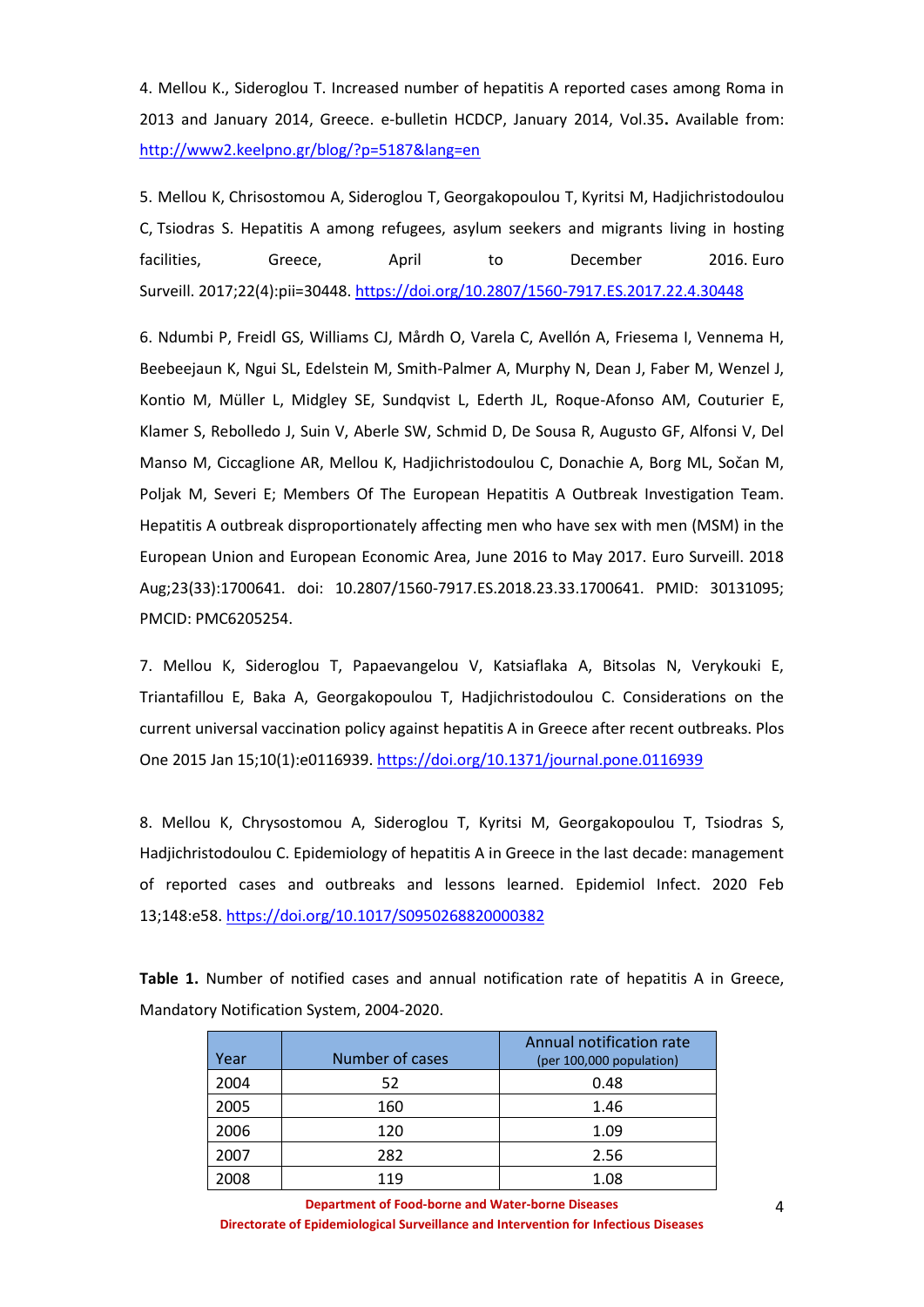| Year  | Number of cases | Annual notification rate<br>(per 100,000 population) |
|-------|-----------------|------------------------------------------------------|
| 2009  | 89              | 0.80                                                 |
| 2010  | 58              | 0.52                                                 |
| 2011  | 41              | 0.37                                                 |
| 2012  | 74              | 0.67                                                 |
| 2013  | 165             | 1.50                                                 |
| 2014  | 86              | 0.79                                                 |
| 2015  | 62              | 0.57                                                 |
| 2016  | 214             | 1.98                                                 |
| 2017  | 276             | 2.56                                                 |
| 2018  | 110             | 1.01                                                 |
| 2019  | 29              | 0.27                                                 |
| 2020  | 8               | 0.07                                                 |
| Total | 1,963           | $1.06*$                                              |

 <sup>\*</sup>Mean annual notification rate for the period 2004-2020



**Graph 1.** Time trend of hepatitis A notification rate (number of cases per 100,000 population), Mandatory Notification System, Greece, 2004-2020.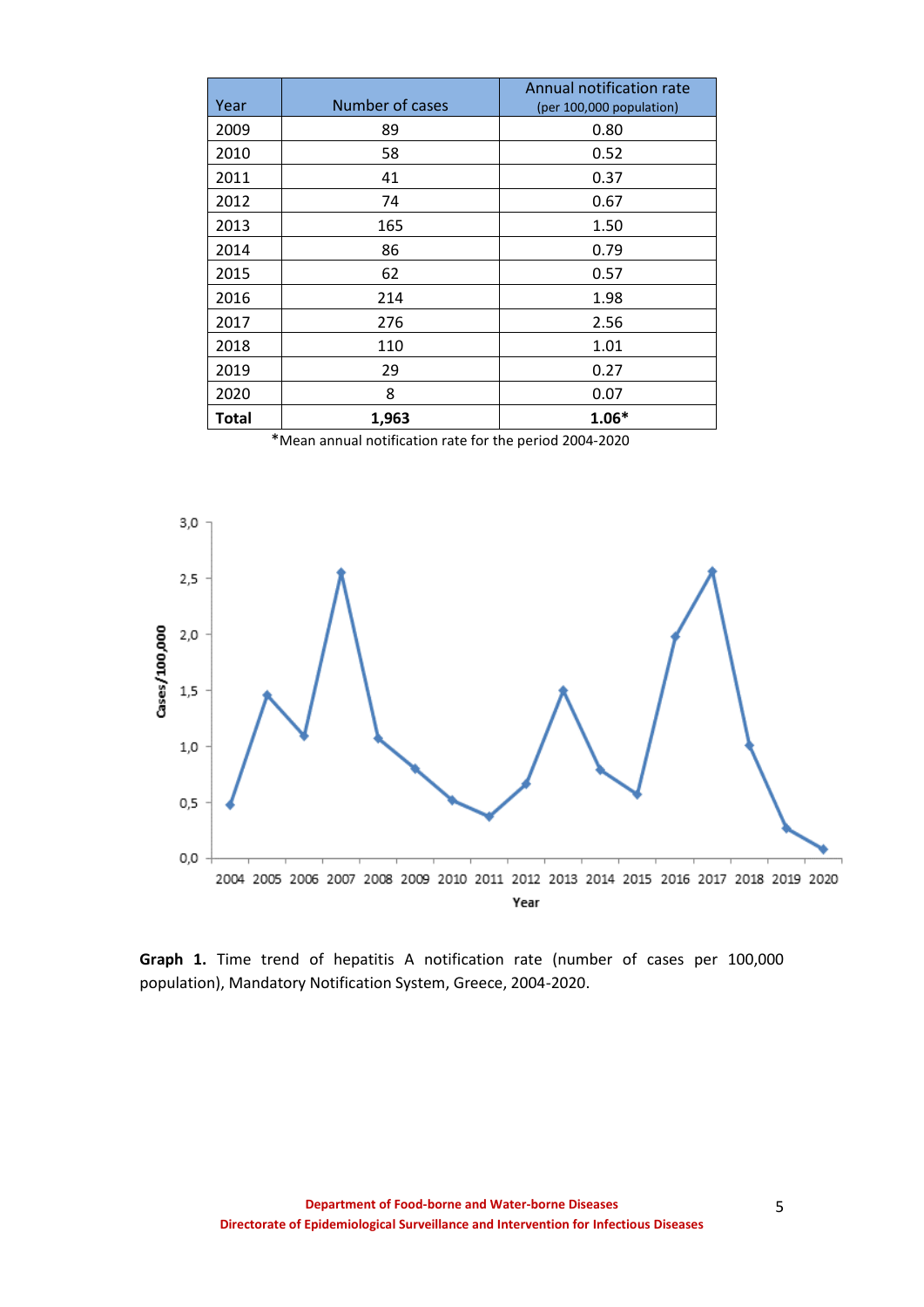

**Graph 2.** Notification rate of hepatitis Α (cases/100,000 population) by gender and age group in Greece, Mandatory Notification System, 2004-2020.



**Figure 1.** Mean annual notification rate (cases/100,000 population) of hepatitis A by geographical region, Mandatory Notification System, Greece, 2004-2020.